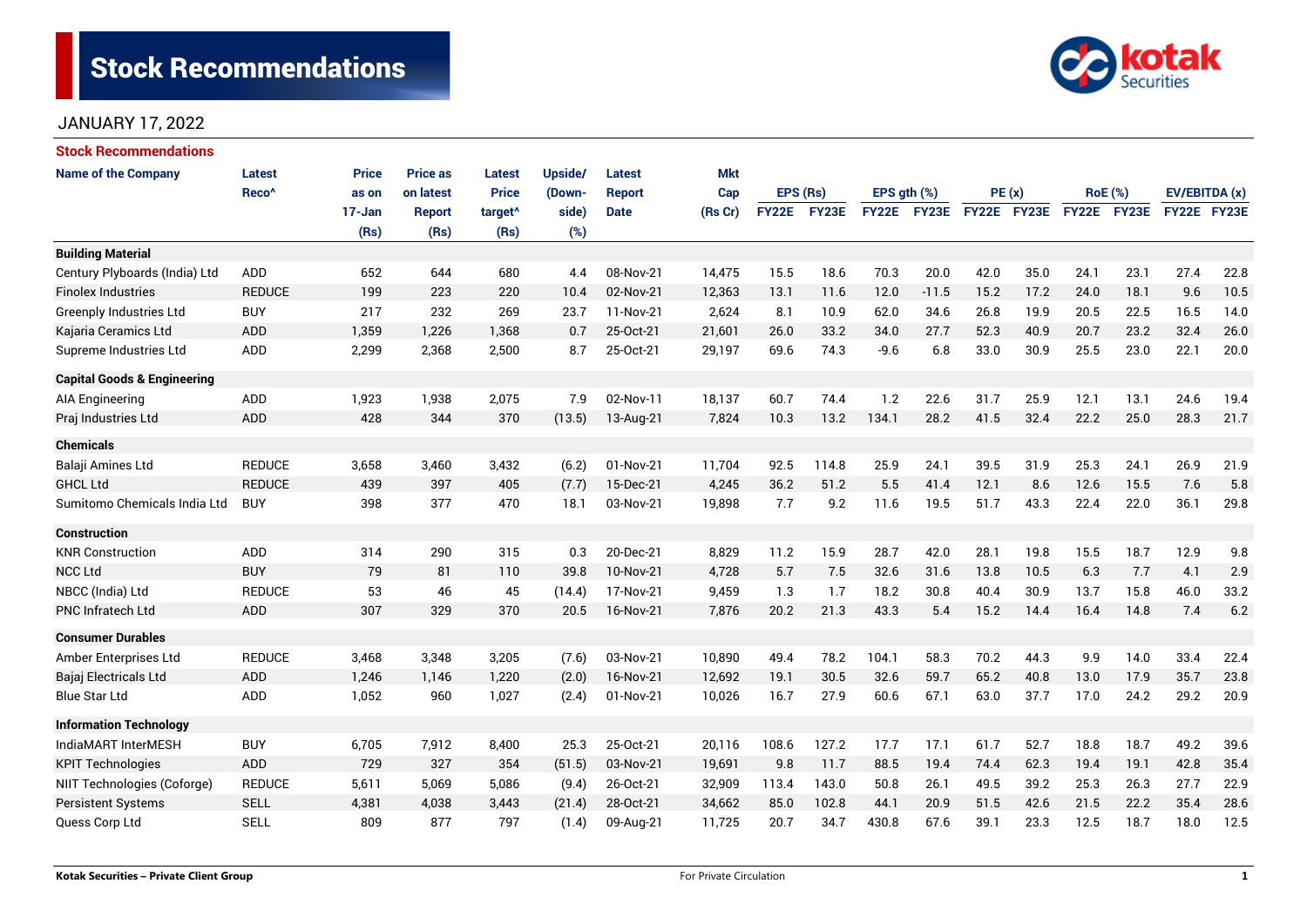

#### JANUARY 17, 2022

| <b>Stock Recommendations</b>       |                   |        |                 |                     |         |               |            |              |       |                  |       |             |      |      |                |                    |      |
|------------------------------------|-------------------|--------|-----------------|---------------------|---------|---------------|------------|--------------|-------|------------------|-------|-------------|------|------|----------------|--------------------|------|
| <b>Name of the Company</b>         | <b>Latest</b>     | Price  | <b>Price as</b> | <b>Latest</b>       | Upside/ | Latest        | <b>Mkt</b> |              |       |                  |       |             |      |      |                |                    |      |
|                                    | Reco <sup>^</sup> | as on  | on latest       | <b>Price</b>        | (Down-  | <b>Report</b> | Cap        | EPS (Rs)     |       | EPS $gth$ $(\%)$ |       | PE(x)       |      |      | <b>RoE</b> (%) | EV/EBITDA (x)      |      |
|                                    |                   | 17-Jan | <b>Report</b>   | target <sup>^</sup> | side)   | <b>Date</b>   | (Rs Cr)    | <b>FY22E</b> | FY23E | <b>FY22E</b>     | FY23E | FY22E FY23E |      |      | FY22E FY23E    | <b>FY22E FY23E</b> |      |
|                                    |                   | (Rs)   | (Rs)            | (Rs)                | (%)     |               |            |              |       |                  |       |             |      |      |                |                    |      |
| <b>Metals &amp; Mining</b>         |                   |        |                 |                     |         |               |            |              |       |                  |       |             |      |      |                |                    |      |
| MOIL Ltd                           | <b>ADD</b>        | 171    | 177             | 200                 | 16.8    | 15-Nov-21     | 4,562      | 10.3         | 12.3  | 39.2             | 19.4  | 16.6        | 13.9 | 8.4  | 9.8            | 7.8                | 6.0  |
| APL Apollo Tubes Ltd               | <b>BUY</b>        | 965    | 801             | 1,030               | 6.7     | 01-Nov-21     | 24,123     | 22.0         | 29.0  | $-24.1$          | 31.8  | 43.9        | 33.3 | 28.1 | 28.1           | 25.8               | 20.3 |
|                                    |                   |        |                 |                     |         |               |            |              |       |                  |       |             |      |      |                |                    |      |
| Oil & Gas                          |                   |        |                 |                     |         |               |            |              |       |                  |       |             |      |      |                |                    |      |
| Chennai Petroleum Corp             | ADD               | 115    | 130             | 137                 | 19.5    | 25-Oct-21     | 1,708      | 15.2         | 18.2  | $-12.1$          | 19.7  | 7.5         | 6.3  | 13.2 | 13.9           | 8.8                | 8.4  |
| <b>Gujarat Gas</b>                 | <b>ADD</b>        | 695    | 772             | 818                 | 17.7    | 06-Aug-21     | 47,819     | 26.4         | 30.3  | 41.9             | 14.8  | 26.3        | 22.9 | 33.1 | 28.7           | 17.0               | 14.7 |
| <b>MRPL</b>                        | <b>SELL</b>       | 45     | 45              | 41                  | (9.3)   | 02-Aug-21     | 7,919      | 1.0          | 6.8   | $-131.3$         | 580.0 | 45.2        | 6.6  | 4.0  | 23.9           | 16.9               | 9.3  |
|                                    |                   |        |                 |                     |         |               |            |              |       |                  |       |             |      |      |                |                    |      |
| <b>Paints</b>                      |                   |        |                 |                     |         |               |            |              |       |                  |       |             |      |      |                |                    |      |
| Akzo Nobel India Ltd               | <b>BUY</b>        | 1,980  | 2,115           | 2,675               | 35.1    | 17-Nov-21     | 9,245      | 56.5         | 63.0  | 24.2             | 11.5  | 35.0        | 31.4 | 17.0 | 17.3           | 20.9               | 18.3 |
|                                    |                   |        |                 |                     |         |               |            |              |       |                  |       |             |      |      |                |                    |      |
| <b>Pharmaceuticals</b>             |                   |        |                 |                     |         |               |            |              |       |                  |       |             |      |      |                |                    |      |
| <b>Suven Pharmaceuticals</b>       | <b>REDUCE</b>     | 540    | 561             | 550                 | 1.8     | 17-Aug-21     | 13,722     | 16.9         | 21.1  | 19.0             | 24.9  | 32.0        | 25.6 | 27.6 | 26.5           | 25.0               | 19.5 |
|                                    |                   |        |                 |                     |         |               |            |              |       |                  |       |             |      |      |                |                    |      |
| <b>Transportation</b>              |                   |        |                 |                     |         |               |            |              |       |                  |       |             |      |      |                |                    |      |
| Aegis Logistics Ltd                | <b>BUY</b>        | 236    | 212             | 285                 | 20.7    | 01-Nov-21     | 7,886      | 8.2          | 12.6  | $-16.3$          | 53.7  | 28.8        | 18.7 | 13.3 | 17.9           | 15.8               | 10.8 |
| <b>Allcargo Global Logistics</b>   | <b>ADD</b>        | 361    | 223             | 245                 | (32.2)  | 17-Aug-21     | 8,888      | 12.2         | 15.4  | 52.5             | 26.2  | 29.6        | 23.5 | 12.0 | 13.6           | 13.5               | 11.5 |
| <b>Blue Dart Express</b>           | ADD               | 7,130  | 6,992           | 7,700               | 8.0     | 02-Nov-21     | 16,969     | 88.9         | 112.8 | 53.3             | 26.9  | 80.2        | 63.2 | 28.8 | 28.4           | 19.6               | 16.8 |
| <b>VRL Logistics Ltd</b>           | <b>BUY</b>        | 477    | 396             | 460                 | (3.5)   | 03-Nov-21     | 4,346      | 7.8          | 12.4  | 50.0             | 59.0  | 61.1        | 38.4 | 9.8  | 14.7           | 15.4               | 12.2 |
|                                    |                   |        |                 |                     |         |               |            |              |       |                  |       |             |      |      |                |                    |      |
| <b>Others</b>                      |                   |        |                 |                     |         |               |            |              |       |                  |       |             |      |      |                |                    |      |
| Bata India Ltd                     | <b>BUY</b>        | 2,041  | 1,909           | 2,380               | 16.6    | 16-Dec-21     | 26,331     | 27.0         | 36.6  | $-509.1$         | 35.6  | 75.6        | 55.8 | 16.3 | 19.4           | 37.2               | 29.7 |
| <b>Central Depository Services</b> | <b>REDUCE</b>     | 1,638  | 1,454           | 1,415               | (13.6)  | 10-Nov-21     | 17,199     | 28.6         | 33.5  | 49.0             | 17.1  | 57.3        | 48.9 | 27.6 | 26.2           | 49.3               | 42.7 |
| EPL Ltd                            | <b>BUY</b>        | 197    | 221             | 280                 | 42.0    | 11-Nov-21     | 6,192      | 7.6          | 10.0  | 0.0              | 31.6  | 25.9        | 19.7 | 12.7 | 15.0           | 10.1               | 8.1  |
| JK Paper Ltd                       | <b>BUY</b>        | 227    | 228             | 295                 | 29.9    | 09-Nov-21     | 4,043      | 30.6         | 39.0  | 115.5            | 27.5  | 7.4         | 5.8  | 17.5 | 18.7           | 6.8                | 5.1  |
| <b>Radico Khaitan Ltd</b>          | ADD               | 1,170  | 1,052           | 1,110               | (5.2)   | 08-Nov-21     | 15,566     | 21.8         | 27.4  | 7.4              | 25.7  | 53.7        | 42.7 | 15.4 | 16.8           | 35.5               | 29.0 |
| <b>VIP Industries Ltd</b>          | <b>SELL</b>       | 598    | 543             | 500                 | (16.3)  | 01-Nov-21     | 8,485      | 3.2          | 9.3   | $-145.1$         | 190.6 | 186.7       | 64.3 | 7.7  | 19.6           | 62.4               | 32.5 |
| Welspun Corp Ltd                   | <b>REDUCE</b>     | 195    | 134             | 132                 | (32.4)  | 01-Nov-21     | 5,174      | 12.1         | 14.5  | $-48.9$          | 19.8  | 16.1        | 13.5 | 7.9  | 8.9            | 9.1                | 6.2  |

*Source: Kotak Securities - Private Client Group*

All recommendations are with a 12 month perspective from the date of the report/update. Investors are requested to use their discretion while deciding the timing, quantity of investment as well as the exit.

NR NoRated. The investment rating and target price, if any, have been suspended temporarily. Such suspension is in compliance with applicable regulation(s) and/or Kotak Securities policies in circumstances when Kotak Secur

Or its affiliates is acting in an advisory capacity in a merger or strategic transaction involving this company and in certain other circumstances.

**NM Not meaningful**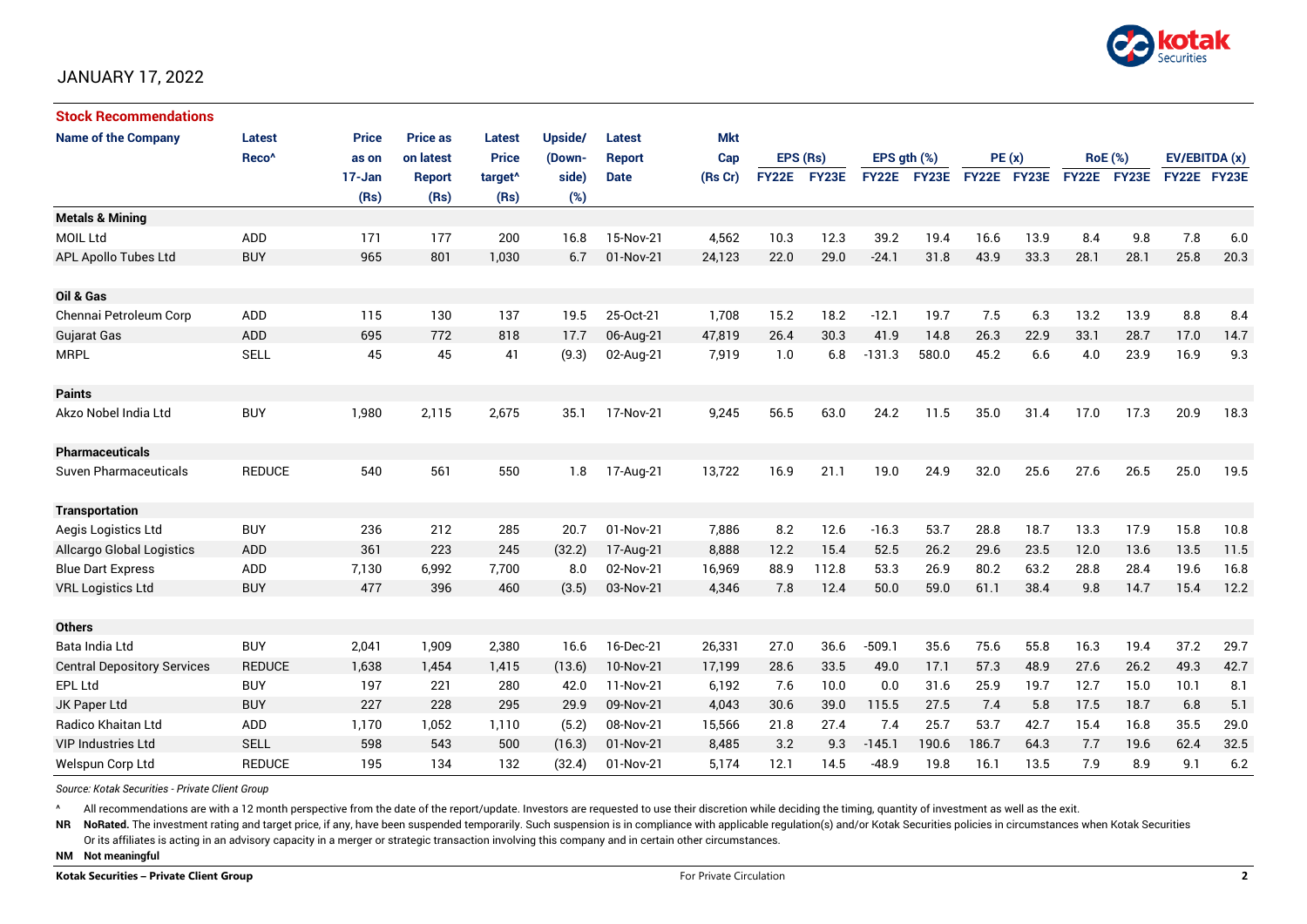

### JANUARY 17, 2022

## **RATING SCALE (PRIVATE CLIENT GROUP)**

#### **Definitions of ratings**

| <b>BUY</b>       | - We expect the stock to deliver more than 15% returns over the next 12 months                                                                                                                                                                                                                                                                                                                                                     |
|------------------|------------------------------------------------------------------------------------------------------------------------------------------------------------------------------------------------------------------------------------------------------------------------------------------------------------------------------------------------------------------------------------------------------------------------------------|
| <b>ADD</b>       | - We expect the stock to deliver 5% - 15% returns over the next 12 months                                                                                                                                                                                                                                                                                                                                                          |
| <b>REDUCE</b>    | - We expect the stock to deliver -5% - +5% returns over the next 12 months                                                                                                                                                                                                                                                                                                                                                         |
| <b>SELL</b>      | - We expect the stock to deliver $\lt$ -5% returns over the next 12 months                                                                                                                                                                                                                                                                                                                                                         |
| NR.              | - Not Rated. Kotak Securities is not assigning any rating or price target to the stock.                                                                                                                                                                                                                                                                                                                                            |
|                  | The report has been prepared for information purposes only.                                                                                                                                                                                                                                                                                                                                                                        |
| <b>SUBSCRIBE</b> | $-$ We advise investor to subscribe to the IPO.                                                                                                                                                                                                                                                                                                                                                                                    |
| <b>RS</b>        | - Rating Suspended. Kotak Securities has suspended the investment rating and price target for this stock, either because there is not a sufficient fundamental basis for determining, or there<br>are legal, regulatory or policy constraints around publishing, an investment rating or target. The previous investment rating and price target, if any, are no longer in effect for this stock and<br>should not be relied upon. |
| <b>NA</b>        | - Not Available or Not Applicable. The information is not available for display or is not applicable                                                                                                                                                                                                                                                                                                                               |
| <b>NM</b>        | - Not Meaningful. The information is not meaningful and is therefore excluded.                                                                                                                                                                                                                                                                                                                                                     |
| <b>NOTE</b>      | $-$ Our target prices are with a 12-month perspective. Returns stated in the rating scale are our internal benchmark.                                                                                                                                                                                                                                                                                                              |

### **FUNDAMENTAL RESEARCH TEAM (PRIVATE CLIENT GROUP)**

| <b>Shrikant Chouhan</b>                                                                                | Arun Agarwal                                                          | <b>Amit Agarwal, CFA</b>            | <b>Hemali Dhame</b>      |
|--------------------------------------------------------------------------------------------------------|-----------------------------------------------------------------------|-------------------------------------|--------------------------|
| Head of Research                                                                                       | Auto & Auto Ancillary                                                 | <b>Transportation, Paints, FMCG</b> | Banking & Finance        |
| shrikant.chouhan@kotak.com                                                                             | arun.agarwal@kotak.com                                                | agarwal.amit@kotak.com              | Hemali.Dhame@kotak.com   |
| +91 22 6218 5408                                                                                       | +91 22 6218 6443                                                      | +91 22 6218 6439                    | +91 22 6218 6433         |
| Jatin Damania                                                                                          | Purvi Shah                                                            | <b>Rini Mehta</b>                   | K. Kathirvelu            |
| Metals & Mining, Midcap                                                                                | Pharmaceuticals                                                       | <b>Research Associate</b>           | <b>Support Executive</b> |
| jatin.damania@kotak.com                                                                                | purvi.shah@kotak.com                                                  | rini.mehta@kotak.com                | k.kathirvelu@kotak.com   |
| +91 22 6218 6440                                                                                       | +91 22 6218 6432                                                      | +91 80801 97299                     | +91 22 6218 6427         |
| <b>Sumit Pokharna</b><br>Oil and Gas, Information Tech<br>sumit.pokharna@kotak.com<br>+91 22 6218 6438 | Pankaj Kumar<br>Midcap<br>pankajr.kumar@kotak.com<br>+91 22 6218 6434 |                                     |                          |

### **TECHNICAL RESEARCH TEAM (PRIVATE CLIENT GROUP)**

| Shrikant Chouhan           | <b>Amol Athawale</b>    | <b>Sayed Haider</b>    |
|----------------------------|-------------------------|------------------------|
| shrikant.chouhan@kotak.com | amol.athawale@kotak.com | Research Associate     |
| +91 22 6218 5408           | +91 20 6620 3350        | sayed.haider@kotak.com |
|                            |                         | +91 22 62185498        |

#### **DERIVATIVES RESEARCH TEAM (PRIVATE CLIENT GROUP)**

+91 22 6218 5497 +91 33 6615 6273

**Sahaj Agrawal Prashanth Lalu Prasenjit Biswas, CMT, CFTe** [sahaj.agrawal@kotak.com](mailto:sahaj.agrawal@kotak.com) [prashanth.lalu@kotak.com](mailto:prashanth.lalu@kotak.com) [prasenjit.biswas@kotak.com](mailto:prasenjit.biswas@kotak.com)